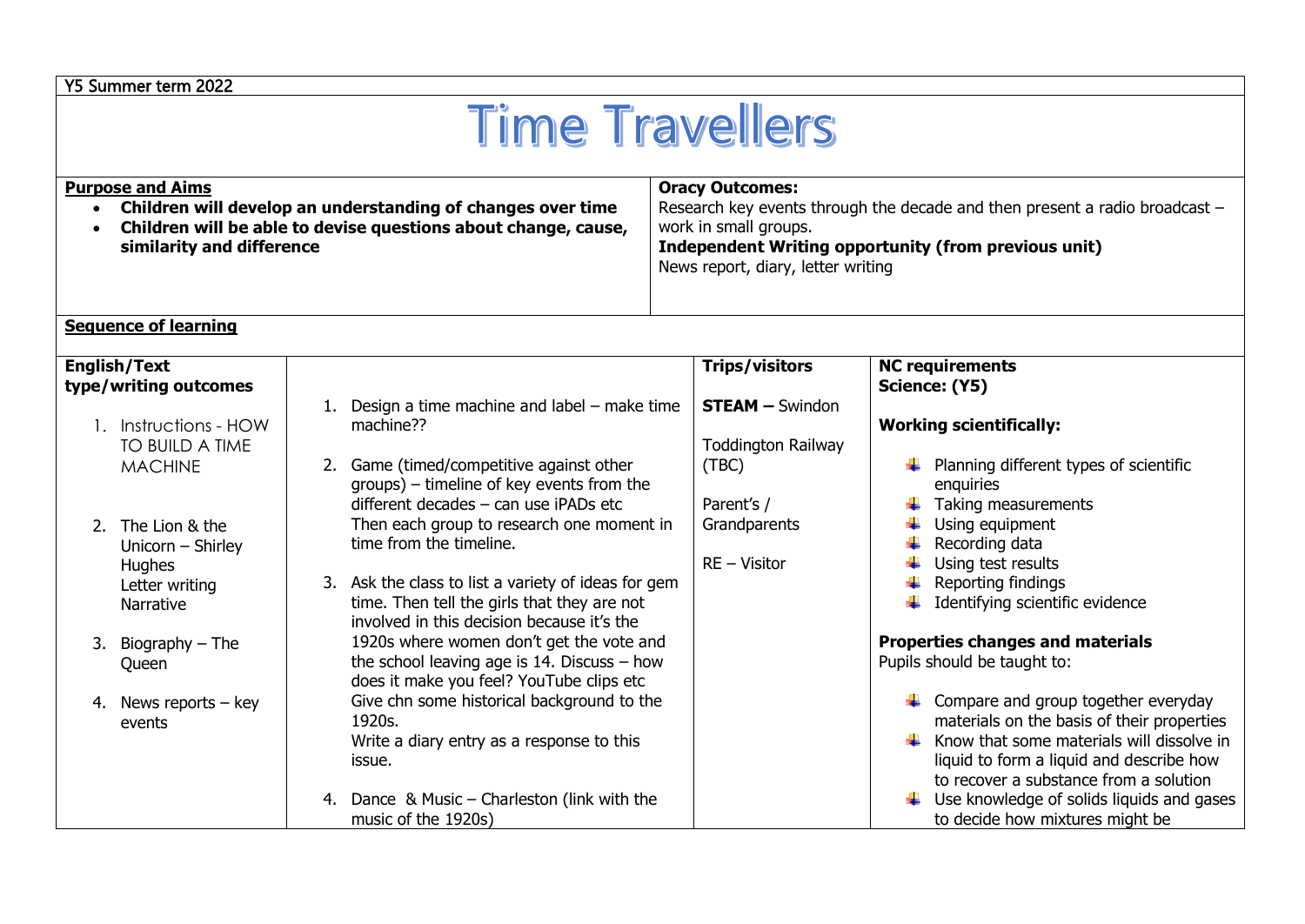#### $1930s - 40s$

- 1. History detectives
- 2. Forces jet age Make and launch own rockets after teaching the principle Make paper aeroplanes – competition

### WW<sub>2</sub> focus

- $\leftarrow$  Spy kit (Week 3)
	- Make & design Make a compass Orienteering French phrase book Morse code
- $\ddot{\bullet}$  Evacuation (focus from child's angle)
- $\bigstar$  Rationing challenge to make / design meals for a week from given rations
- $\overline{\phantom{a}+}$  RE Corrie-Ten-Boom (Dutch Christian who hid Jews in her house) and other Christians faith in action – link with 'What Would Jesus Do?'
- $\overline{\phantom{a} \bullet}$  Reign of Queen Elizabeth II ascension through to platinum Jubilee
- $\downarrow$  Plan the whole school Jubilee event
- $\ddot{\bullet}$  Family trees
- $\pm 1950s 1960s$

separated including through filtering, sieving and evaporating

- $\overline{\phantom{a}}$  Give reasons based on evidence and fair test of the particular uses of everyday materials including metals, wood and plastic
- $\downarrow$  Demonstrate that dissolving mixing and changes of state are reversible changes
- $\bigstar$  Explain that some changes result in the formation of new materials and that this kind of change is not usually reversible including changes associated with burning and the action of acid on bicarbonate of soda
- **Forces**
- $\leftarrow$  Explain that unsupported objects fall towards the earth cos of the force of gravity acting between the earth and the falling object
- $\ddot{\phantom{1}}$  Identify the effects of air resistance. water resistance and friction that act between moving surfaces
- $\bigstar$  Recognise that some mechanisms including levers, pulleys and gears allow a smaller force to have a greater effect.

### **History**

- $\downarrow$  Note connections contrasts and trends over time devising questions about change, cause, similarity and difference.
- $\overline{\phantom{a}^+}$  A study of an aspect or theme in British history that extends pupil's chronological knowledge.

### **Geography:**

- $\overline{\phantom{a}8}$  points of the compass
- $\ddot{+}$  4 and 6 figure grid references.